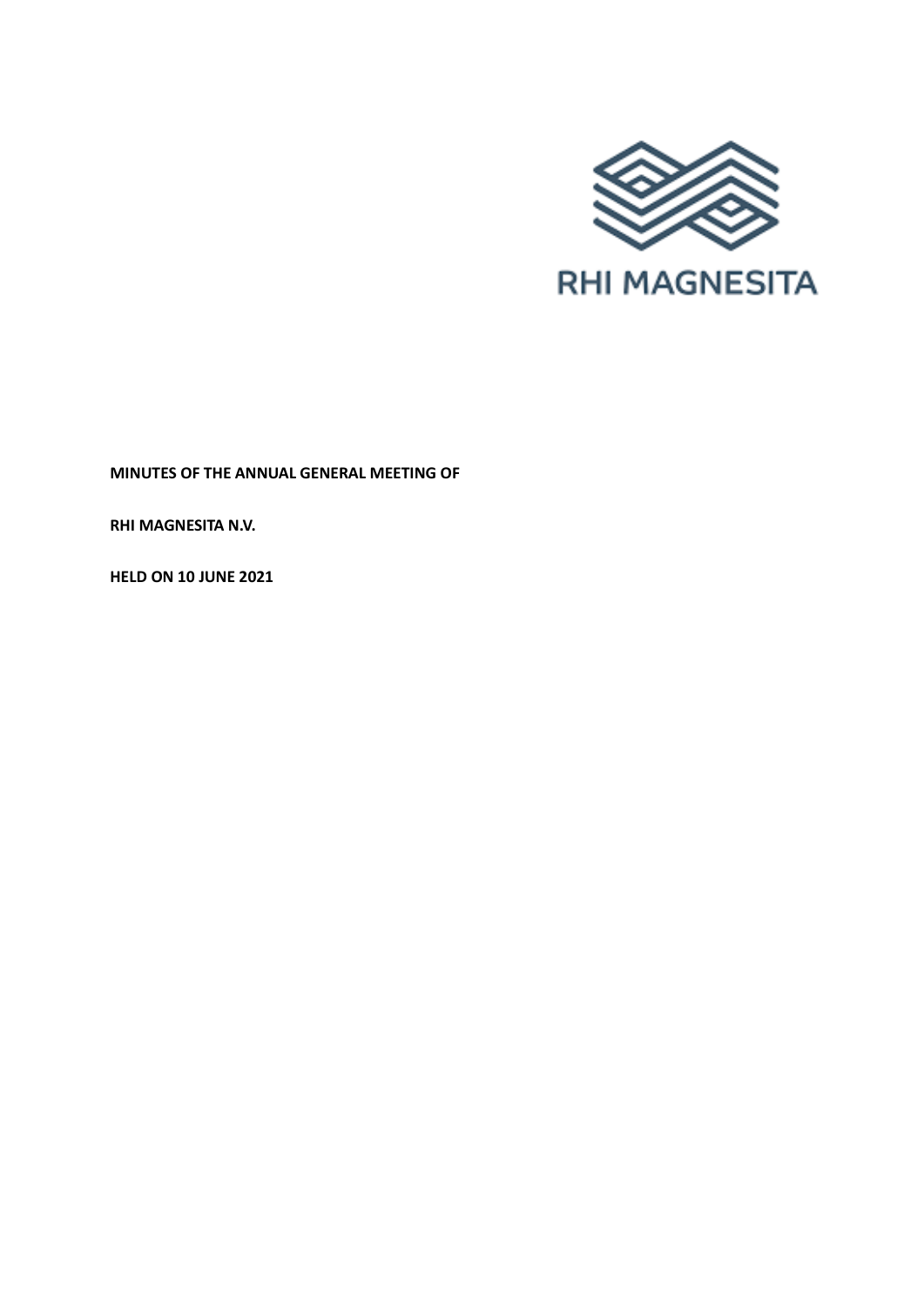

**Minutes of the annual general meeting of RHI Magnesita N.V.** (the "**Company**"), held as a virtual meeting on 10 June 2021 at 14.00 CET (the "**AGM**").

## **OPENING**

Herbert Cordt welcomed all those present at the AGM. He introduced himself as the chairman (the "**Chairman**") of the board of the Company (the "**Board**") and opened the AGM.

Before proceeding to the formal business of the AGM, the Chairman introduced the directors of the Company (the "**Directors**") present:

- − Stefan Borgas, CEO and Executive Director;
- − Ian Botha, CFO and Executive Director;
- − John Ramsay, Deputy Chairman and Senior Independent Director and Chair of the Audit and Compliance Committee;
- − Celia Baxter, Non-Executive Director and outgoing Chair of the Remuneration Committee;
- − Janet Ashdown, Non-Executive Director, Chair-elect of the Remuneration Committee, and Chair of the Corporate Sustainability Committee;
- − Wolfgang Ruttenstorfer, Non-Executive Director;
- − David Schlaff, Non-Executive Director;
- − Karl Sevelda, Non-Executive Director;
- − Stanislaus Prinz zu Sayn-Wittgenstein-Berleburg, Non-Executive Director;
- − Andrew Hosty, Non-Executive Director;
- − Fiona Paulus, Non-Executive Director;
- − Franz Reiter, Employee Representative Director; and
- − Michael Schwarz, Employee Representative Director.

The Chairman then introduced the three persons proposed to be elected as Non-Executive Directors at the AGM:

- Jann Brown
- Marie-Hélène Ametsreiter
- Sigalia Heifetz

The Chairman then introduced the advisors present:

- − Esther van der Vleuten, partner of PricewaterhouseCoopers Accountants N.V., the Company's external auditor for the financial years 2018 through 2020.
- − Guido Portier of Linklaters LLP, a civil law notary in Amsterdam, the Netherlands, who had received powers of attorney from certain shareholders.

Finally, the Chairman introduced Sally Caswell, the Company Secretary, and requested her to act as secretary of the AGM (the "**Secretary**") and to keep minutes of the proceedings at the AGM.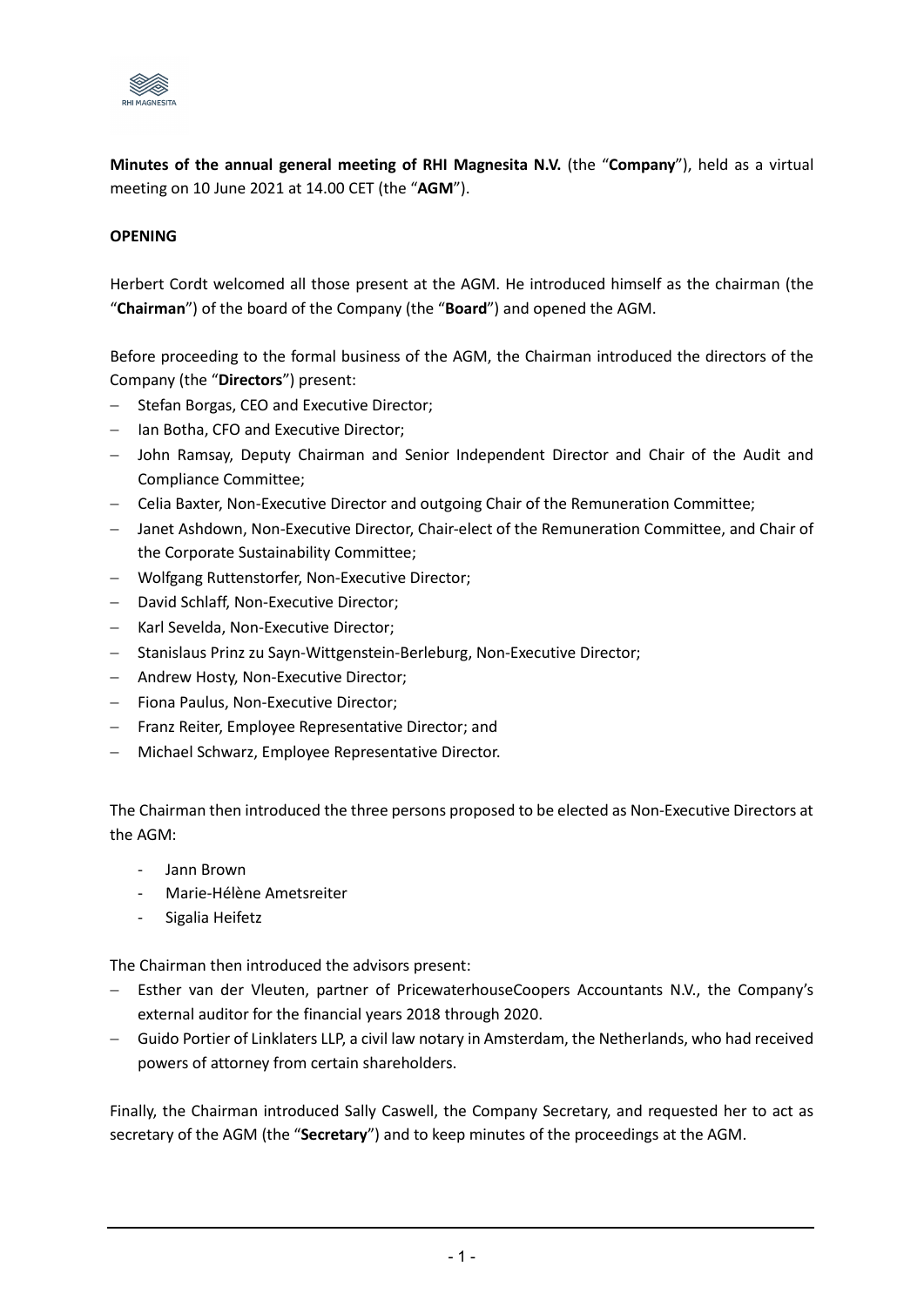

### **Notice of the AGM**

Ms. Caswell confirmed that the notice convening the AGM was made available to all shareholders and depositary interest holders on 27 April 2021 on the Company's website, as well as at the Company's head office in Vienna, together with all related meeting documents mentioned in the AGM notice.

She also confirmed that as the AGM notice was given in accordance with the Company's articles of association and applicable law, valid resolutions could be adopted on the subjects set out in the agenda and the explanatory notes thereto.

Ms. Caswell explained that the voting would happen electronically and gave a brief explanation on how to cast a vote and how the closure of voting would be notified in advance.

#### **Procedure**

The Chairman thanked Ms. Caswell and noted that firstly the agenda items 1 and 2 would be addressed as discussion items, and then the voting items on the agenda would be proposed, and any questions in respect of all agenda items would be addressed. The Chairman confirmed the meeting procedure and briefly summarised the applicable rules of conduct and some housekeeping rules.

## **AGENDA ITEMS**

# **Agenda item 1**

The Chairman noted that the first item on the agenda was the consideration of the Annual Report of the Directors and the auditor's statement for the financial year 2020. He noted that this agenda item was for discussion and was not an item to be voted on. The Chairman invited Stefan Borgas to give a presentation in respect of this item.

Mr. Borgas thanked the Chairman and presented the results for 2020 to the shareholders. He noted that it had been an extraordinary year, in which RHI Magnesita had responded swiftly to the challenges, maintaining liquidity, delivering free cash flow of €290 million and reducing net debt to €582 million.

He outlined the strategic focus of the Company, noting the share buyback programmes, and focus on sustainability, summarising that the Company was well placed to take advantage of strategic opportunities. He gave an overview of the focus on health & safety and particularly, the response to COVID-19 to ensure the health and safety of employees.

He moved on to give details on the financial highlights, noting a reduction in revenue, sustained cash flow, reduced net debt, and liquidity of over €1 billion throughout 2020. He referred to the refractory and raw material margins and the continuing delivery of strategic initiatives which was expected to progress further in 2021 and 2022.

He thanked shareholders for their support of the decision to invest €50 million over the next four years into developing enabling technologies which would eventually enable RHI Magnesita to become a carbon neutral business.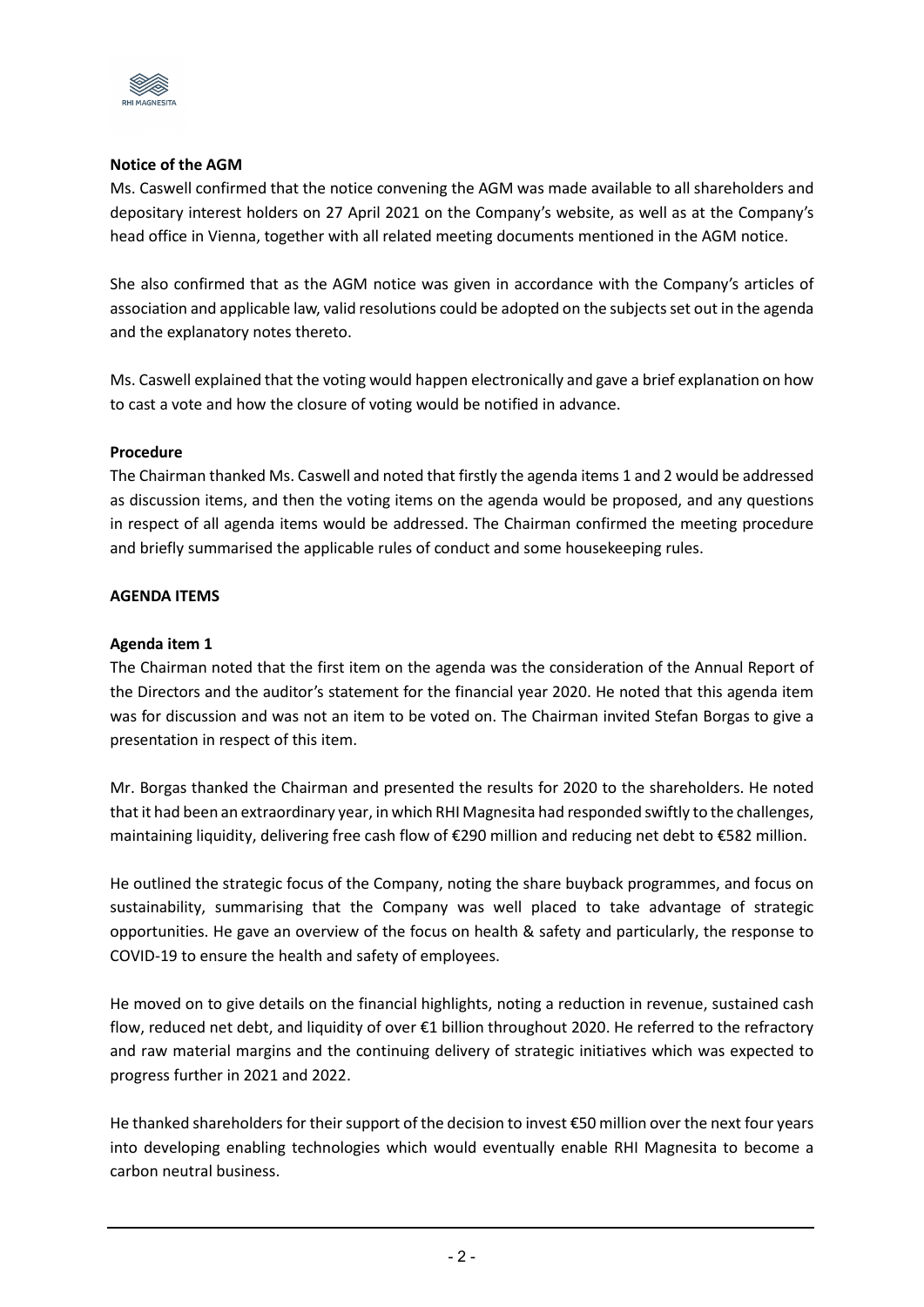

The Chairman thanked Mr. Borgas for the presentation and invited Esther van der Vleuten to give a presentation.

Ms. van der Vleuten thanked the Chairman and presented her report. She advised the meeting that she was the lead partner of PwC, signing the auditor's report of the financial statements of the Company for the year 2020. She outlined the process of the 2020 group audit conducted under her direct supervision. She noted that her report would elaborate on the activities performed to substantiate the audit report and the conclusion reached upon that, noting that the Board remained responsible for addressing questions on the content of the Annual Report and matters relating to internal control.

She noted that as independent auditors of the Company, PwC had issued an unqualified auditor's report, dated 7 March 2021, to the Financial Statements of RHI Magnesita NV for the year 2020. She advised that these Financial Statements provided a true and fair view, with accounting policies consistently applied over the year and that the Financial Statements had been appropriately prepared on the basis of the Company as a going concern.

PwC had assessed that the other information included in the Annual Report was consistent with the Financial Statements, as well as its compliance with laws and regulations, including the disclosure included in the remuneration report, noting that there were no specific matters to report in this respect, concluding that the description of the risk management and control systems in the Annual Report was in line with the results of their audit and that the major risks that they considered relevant from an audit perspective had been appropriately disclosed in the Annual Report.

She gave an overview of approach in respect of materiality and scope, the audit of fraud risk, and the three key audit matters, noting that more detailed information was included in the auditor's report.

A materiality level of €9.7 million was applied and had been determined using 5% of adjusted profit before tax before exceptional items. The adjusted profit before tax was adjusted for restructuring changes which were considered to be unusual or infrequent. The audit had been conducted at nine locations, including Austria, Germany, Brazil, the United States, China, India, and the Netherlands, resulting in an audit coverage of 87% of consolidated revenue and 84% of total assets.

Whilst not responsible for detection of fraud, she noted that the risk of management override of controls and the risk of material misstatement due to fraud in revenue recognition had been audited, with a number of procedures applied to make sure that the risk was reduced to an acceptable level.

The three audit matters were noted as being the recognition and the recoverability of deferred tax assets, the accounting for the production optimization program, and the valuation of goodwill and other intangible assets.

The Chairman thanked Ms. van der Vleuten and moved to agenda item 2.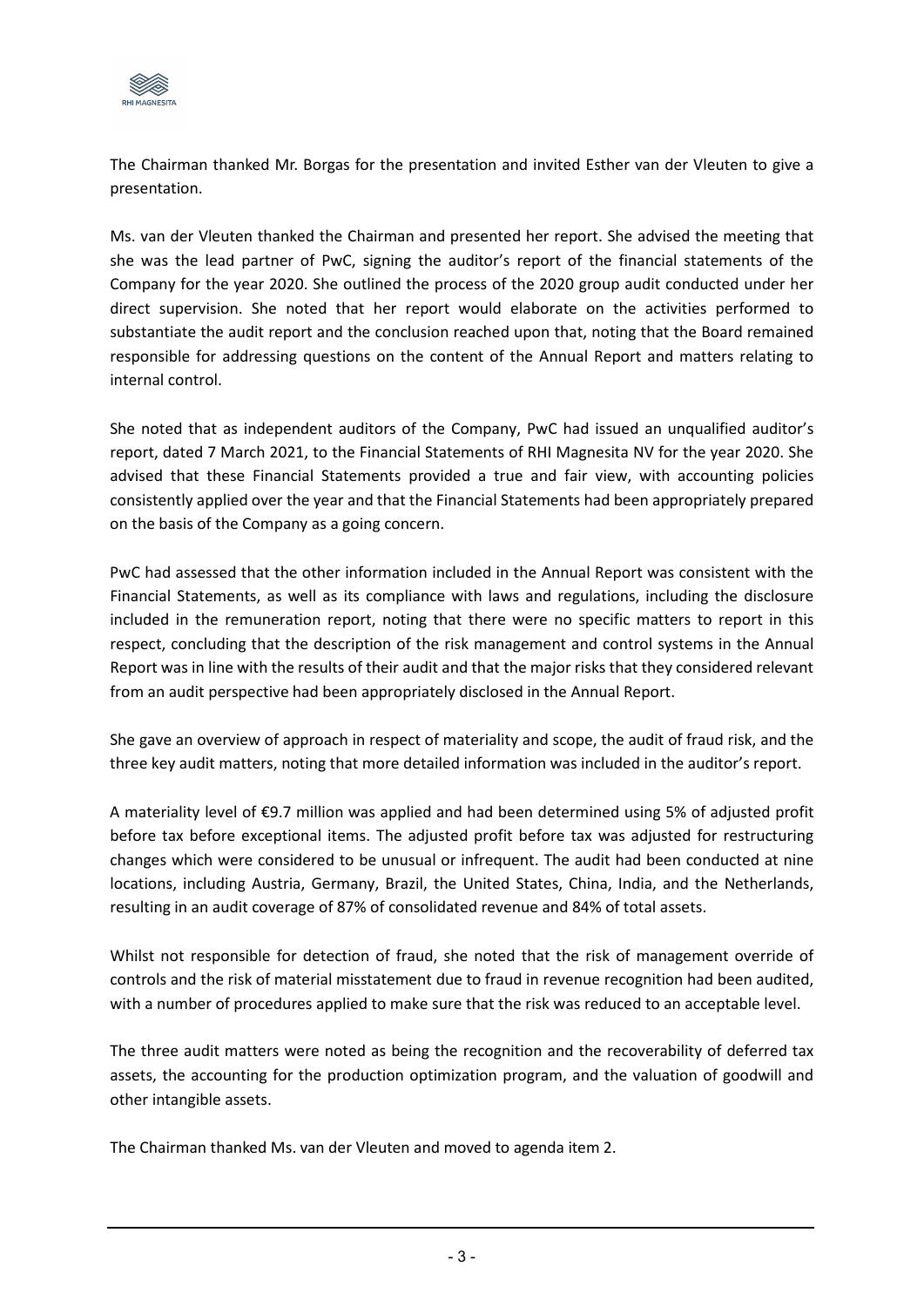

# **Agenda item 2**

The Chairman noted that the non-voting second agenda item concerned the explanation of the policy on additions to reserves and dividends. He invited Ian Botha to provide an explanation of the policy.

Mr. Botha explained that the Company's articles of association stipulated a mandatory reserve of €289 million, which was created in connection with the merger of RHI and Magnesita and advised that this mandatory reserve, together with cash flow hedge adjustments and foreign currency translation adjustments, represent legal reserves. No dividend or other distribution could be made out of legal reserves. On 31 December 2020, the Company's distributable reserves, excluding the Legal Reserves, were €231 million. There had been no changes made to the Reserves policy.

He advised that, following the resilient performance and strong cash generation of the business in 2020, as well as the improving confidence in the market outlook, the Board had recommended a final dividend of €1.00 per share, or €48 million in aggregate, to the shareholders for approval, with the details of payment outlined in the AGM Notice. He noted that, together with the interim dividend of €0.50 declared on 22 October 2020, this represented a full year dividend of €1.50 per share in respect of the 2020 financial year, with a dividend cover of 2.2 times.

The Chairman thanked Mr. Botha for the explanation.

## **Shares present and votes**

The Chairman confirmed that a total of 49,477,705 shares in the capital of the Company were outstanding on the record date of the AGM, being 13 May 2021, including 1,552,934 ordinary shares held by the Company in its own capital. Each ordinary share (other than the ordinary shares held by the Company) carried one vote. Therefore, the total number of votes exercisable was 47,924,771 votes and that shareholders representing 39,070,808 shares were present as attendees to the virtual meeting or by proxy, representing 81.53% of the issued capital of the Company on the record date for the AGM.

The Chairman stated that for each of the resolutions to be passed at the AGM, more than half of the votes cast must be in favour of the resolution. He announced that the voting was now open and proceeded to agenda item 3.

#### **Agenda item 3**

The Chairman submitted to the AGM, as the first voting item, the proposal to adopt the annual accounts of the Company for the financial year ended 31 December 2020, which had been made available as part of the publication of the AGM documents on 27 April 2021 on the Company's website and at the Company's offices at Kranichberggasse 6, 1120 Vienna, Austria.

#### **Agenda item 4**

The Chairman noted that agenda item 4 was the declaration of a final dividend of  $\epsilon$ 1.00 per share for the financial year ended 31 December 2020.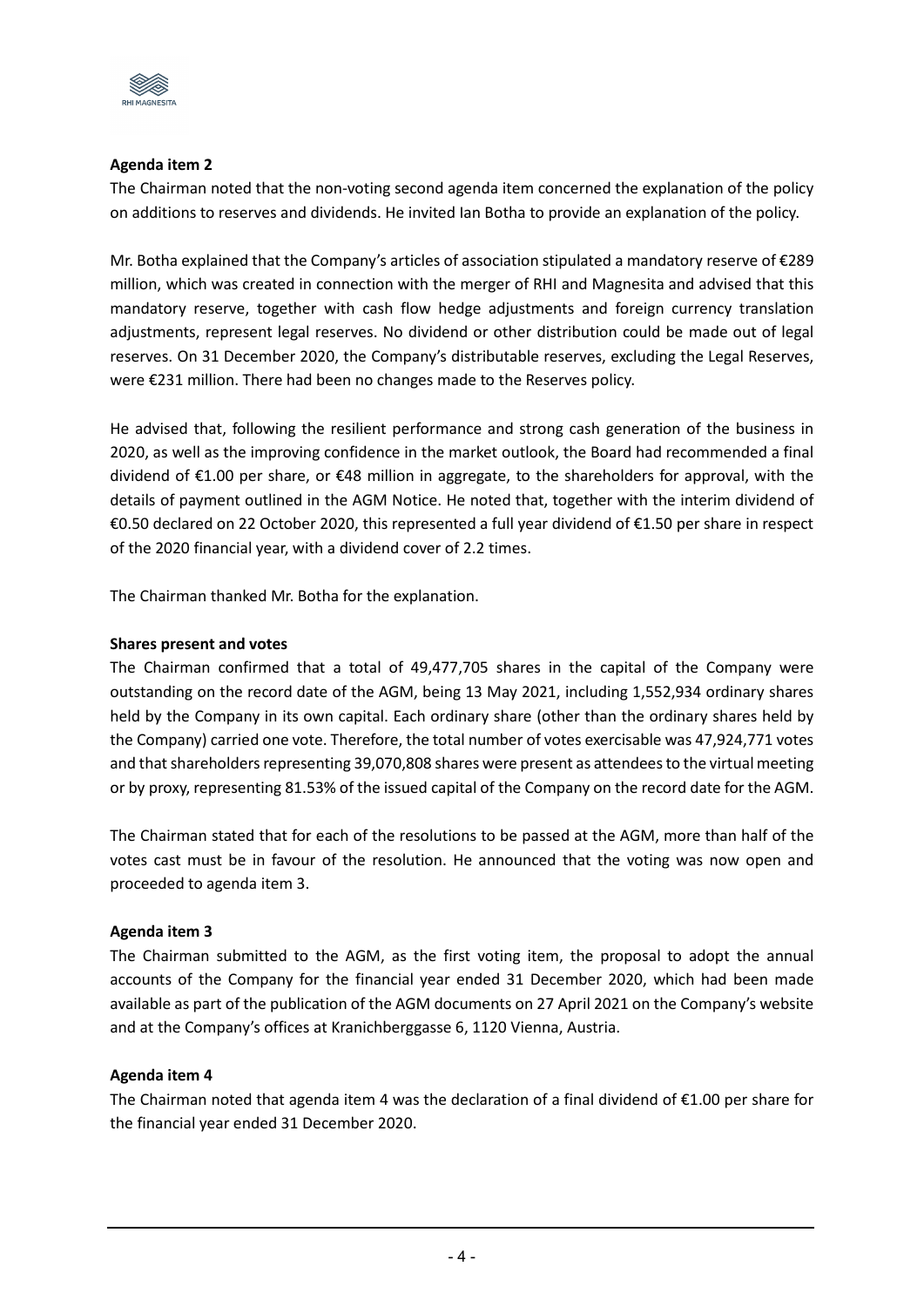

# **Agenda item 5**

The Chairman submitted to the AGM the proposal to release the Directors from liability for the exercise of their respective duties during the financial year 2020.

### **Agenda item 6**

The Chairman continued, presenting the agenda item proposing to partially amend the Company's articles of association, on the proposal made by the Board. These proposed amendments were explained in the explanatory notes to the agenda and outlined in the verbatim text of the proposed amendment to the articles of association, which formed an appendix to the AGM notice.

The proposal included the proposal to authorize certain individuals, being each Director and each individual in the Linklaters LLP Amsterdam office set out in the AGM notice, to sign the deed of amendment of the Company's articles of association and to undertake all other action that the authorized person deemed necessary or useful.

The Chairman submitted to the AGM the proposal to partially amend the Company's articles of association.

## **Agenda items 7a and 7b**

The Chairman noted that in accordance with the Company's articles of association, Stefan Borgas, as Executive Director and CEO, and Ian Botha, as Executive Director and CFO, retired and offered themselves for re-election at the nomination of the Board. The Chairman advised that biographical and other relevant details of each of the Executive Directors standing for re-election were contained in the notice to the AGM. He noted that the Board confirmed that the Executive Directors standing for reelection continued to perform effectively and demonstrate commitment to their roles.

The Chairman submitted to the AGM the separate proposals to re-elect Stefan Borgas as Executive Director and CEO, and to re-elect Ian Botha as Executive Director and CFO.

#### **Agenda items 8a-k**

The Chairman informed the persons present at the AGM that, in accordance with the Company's articles of association, the following (a-h) persons retired and offered themselves for re-election at the nomination of the Board:

- (a) Herbert Cordt, as Non-Executive Director and Chairman.
- (b) Wolfgang Ruttenstorfer as Non-Executive Director.
- (c) Stanislaus Prinz zu Sayn-Wittgenstein-Berleburg as Non-Executive Director.
- (d) David Schlaff as Non-Executive Director.
- (e) Karl Sevelda as Non-Executive Director.
- (f) John Ramsay as Non-Executive Director, Senior Independent Director and Deputy Chairman.
- (g) Janet Ashdown as Non-Executive Director.
- (h) Fiona Paulus as Non-Executive Director.

The Chairman then advised that the following (i to k) persons offered themselves for election at the nomination of the Board: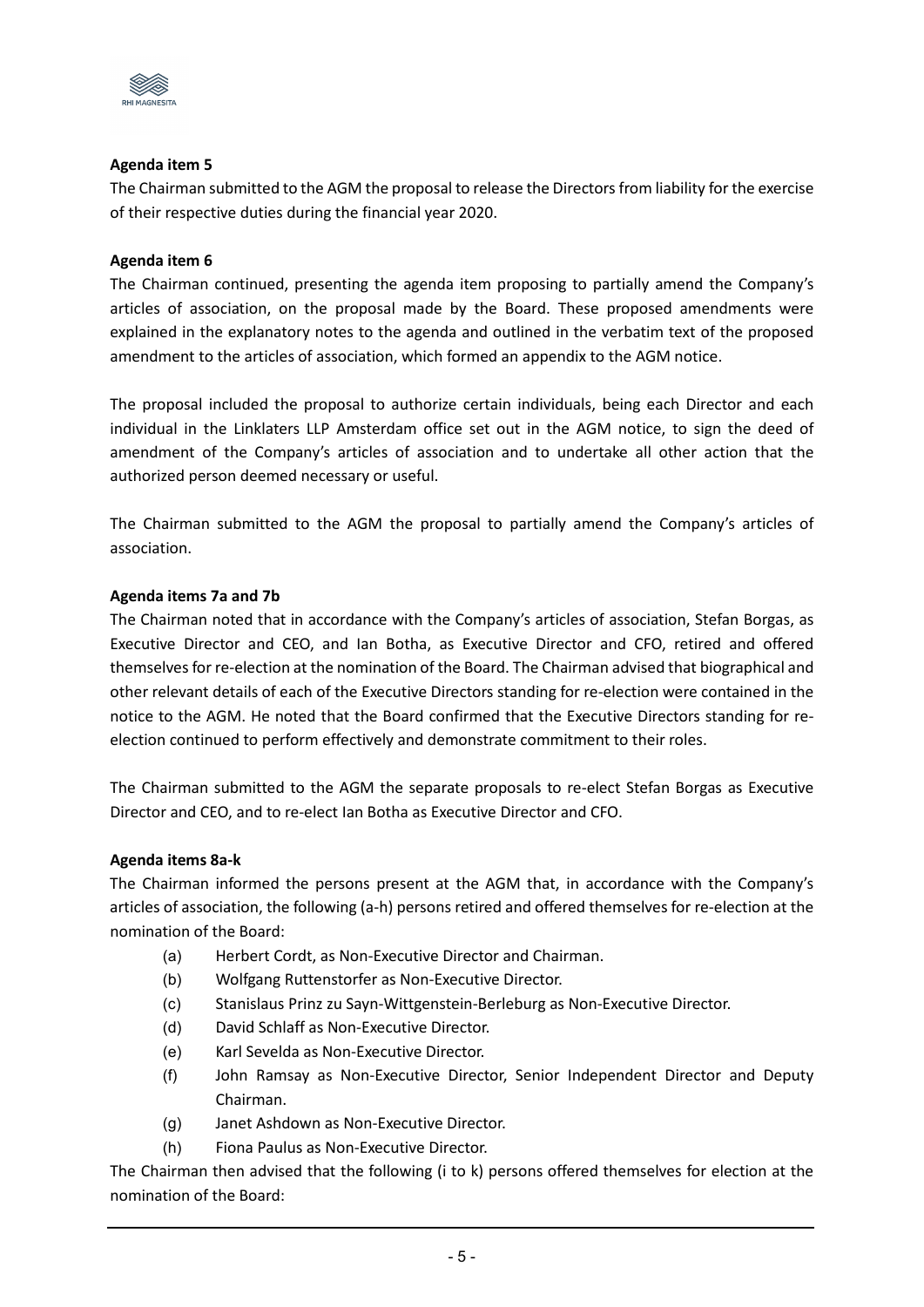

- (i) Janice Brown as Non-Executive Director.
- (j) Marie-Hélène Ametsreiter as Non-Executive Director.
- (k) Sigalia Heifetz as Non-Executive Director.

He noted that biographical and other relevant details of each of the Non-Executive Directors standing for re-election were outlined in the notice to the AGM.

The Chairman continued that the Board had confirmed that all Non-Executive Directors standing for reelection continued to perform effectively and demonstrate commitment to their roles. The Chairman submitted to the AGM the separate proposals to re-elect each of the Non-Executive Directors in their roles as mentioned. He confirmed that although the proposals under item 8 had been collectively summarized, shareholders should vote on the separate proposals to re-elect and elect the individual Directors.

# **Agenda item 9**

The Chairman moved on to agenda item 9 which was the re-appointment of PricewaterhouseCoopers Accountants N.V. as the Company´s auditor for the financial year 2021.

## **Agenda item 10**

The Chairman explained that agenda item 10 was the proposal to approve, as an advisory vote, the Directors' remuneration report (excluding the Directors' remuneration policy) for the period ended 31 December 2020.

He noted that the vote was proposed as an advisory vote for Dutch law purposes and was in alignment with UK listed Company practice and that the annual report on remuneration was included in the Company's 2020 Annual report. The Chairman proposed the resolution to the AGM.

#### **Agenda item 11**

The Chairman proposed agenda item 11, being the binding resolution to adopt the Directors´ Remuneration Policy to take effect from 1 January 2021 to January 2024, noting that the policy was detailed in the Annual Report 2020 on pages 107 to 116 and had been developed following a period of consultation between the Remuneration Committee and shareholders. The Chairman advised shareholders that if the resolution was not passed, the current remuneration policy approved by the General Meeting on 7 June 2018 would continue to be in effect and a revised policy would be brought to the 2022 AGM.

#### **Agenda item 12**

The Chairman continued with agenda item 12 which was the resolution to establish the proposed remuneration of the Non-Executive-Directors. The precise details were outlined in the explanatory notes to the Notice of the AGM.

The Chairman noted that the remaining agenda items related to share capital authorizations and if granted, the authorizations in agenda items 13 to 15 would remain valid until the end of the next annual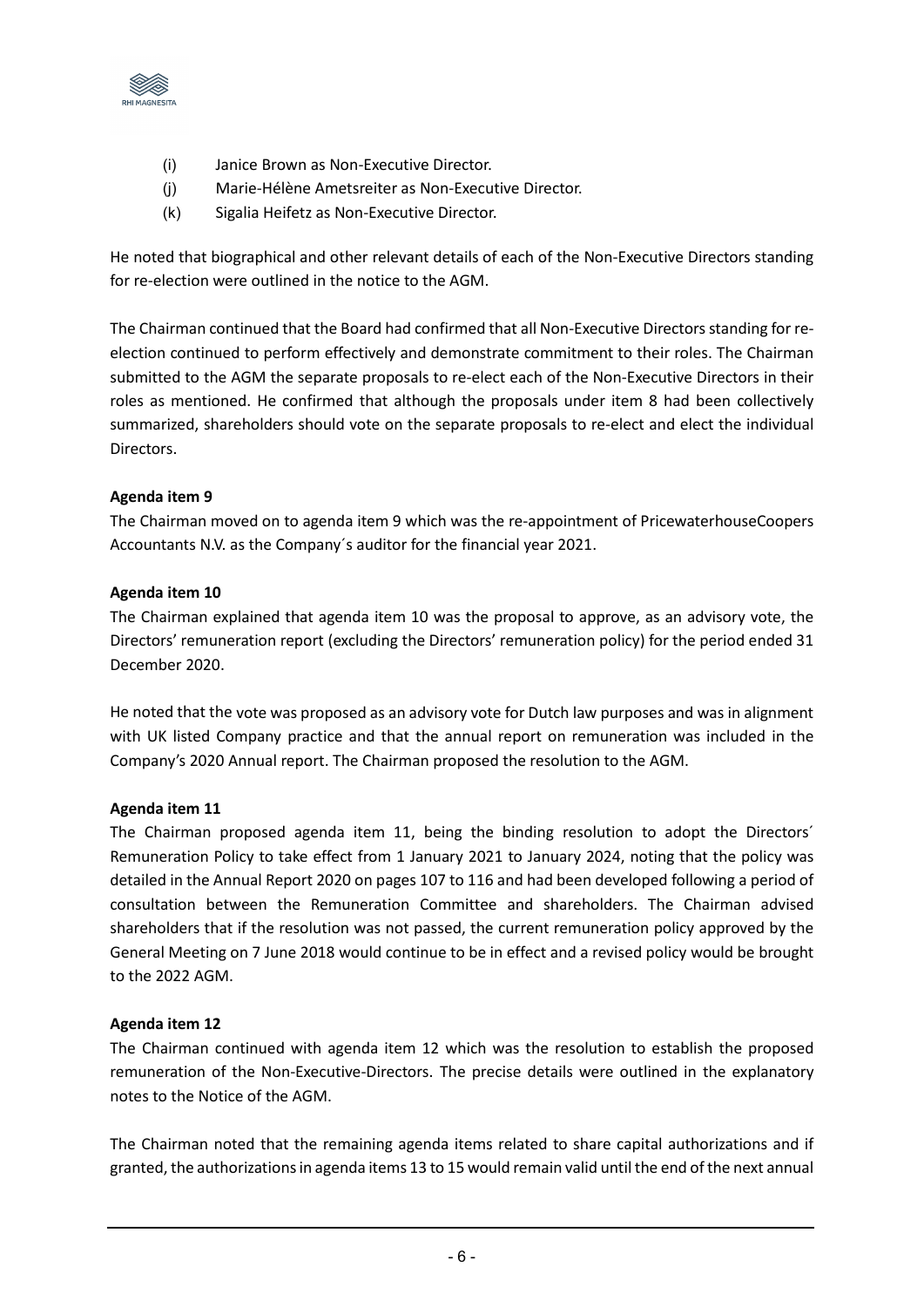

general meeting of the Company or the date which falls 15 months from the date of the AGM, whichever is the earlier.

### **Agenda item 13**

In relation to agenda item 13, the Chairman explained that in line with the UK Investment Association's Share Capital Management Guidelines, the authorisation in agenda item 13 under (i) would allow for issuances of shares or granting of rights to acquire shares up to one third of the Company's issued capital in connection with a pre-emptive offer or on a non-pre-emptive basis. The authorisation in agenda item 13 under (ii) would allow for issuances of shares or granting of rights to acquire shares up to an additional one third of the Company's issued capital, but only on a pre-emptive basis in connection with an offer by way of a rights issue.

The Chairman submitted to the AGM the proposal to irrevocably authorise the Board to resolve to issue shares or grant rights to acquire shares, with the full text of the proposed resolution set out in the AGM notice.

## **Agenda item 14**

The Chairman submitted to the AGM the proposal to irrevocably authorise the Board to resolve to limit or exclude pre-emptive rights if shares were issued or rights were granted pursuant to the authority given by resolution 13. The full text of the proposed resolution had been set out in the AGM notice.

#### **Agenda item 15**

The Chairman submitted to the AGM, as the final agenda item, the proposal to irrevocably authorise the Board to acquire shares in the Company or depositary receipts of such shares (including depositary interests), up to a maximum of 10% of the Company's issued capital at the date of acquisition. The full text of the proposed resolution was set out in the AGM notice.

#### **Conclusion**

The Chairman advised that the resolutions had all been recited, that voting would shortly close, and noted that no questions had been submitted in advance or in the course of the meeting. In due course, the Chairman noted that voting had been closed and votes had been registered. The voting results of each resolution were presented to the AGM and the Chairman summarised the votes in favour as follows:

| <b>Resolutions</b>                                       | <b>Votes for</b> | <b>Votes</b> | Number of | % of votes |
|----------------------------------------------------------|------------------|--------------|-----------|------------|
|                                                          |                  | against      | votes     | cast for   |
|                                                          |                  |              | withheld  |            |
| <b>Resolution 3</b>                                      | 38,860,089       | 2,082        | 208,587   | 99.99      |
| To adopt the annual accounts for the financial year      |                  |              |           |            |
| ended 31 December 2020                                   |                  |              |           |            |
| <b>Resolution 4</b>                                      | 39,050,758       | 20,000       |           | 99.95      |
| To declare a final dividend of $£1.00$ per share for the |                  |              |           |            |
| financial year ended 31 December 2020                    |                  |              |           |            |
|                                                          |                  |              |           |            |
| <b>Resolution 5</b>                                      | 38,851,531       | 4,112        | 215,115   | 99.99      |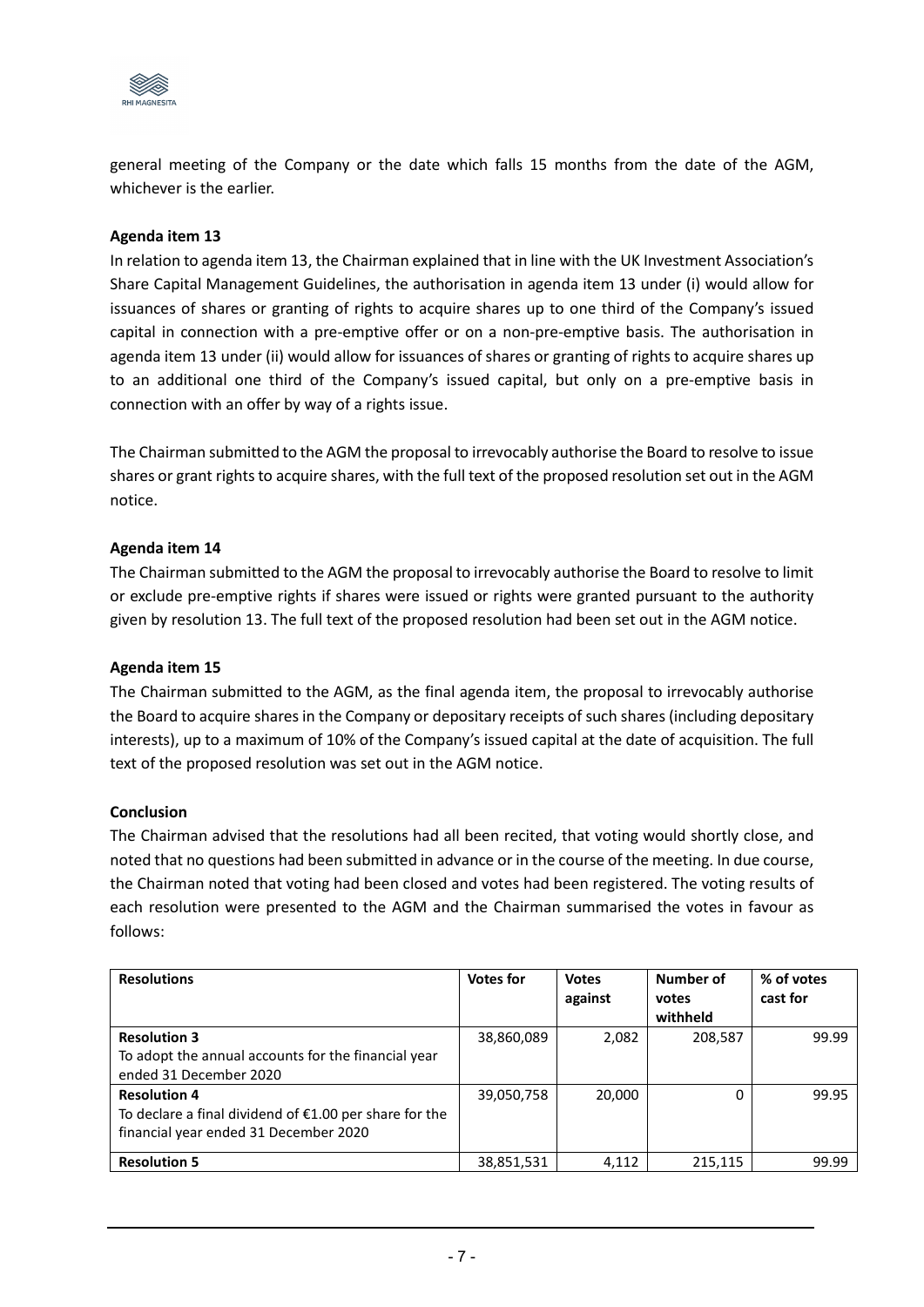

| To release the directors from liability for the exercise<br>of their respective duties during the financial year<br>2020                                                                  |            |           |              |        |
|-------------------------------------------------------------------------------------------------------------------------------------------------------------------------------------------|------------|-----------|--------------|--------|
| <b>Resolution 6</b><br>To amend the Articles of Association of the                                                                                                                        | 38,968,117 | 102,288   | 353          | 99.74  |
| Company<br>Resolution 7. a.<br>To re-elect S. Borgas                                                                                                                                      | 38,961,942 | 108,816   | 0            | 99.72  |
| <b>Resolution 7. b.</b><br>To re-elect I. Botha                                                                                                                                           | 38,961,356 | 109,402   | 0            | 99.72  |
| Resolution 8. a.<br>To re-elect H. Cordt                                                                                                                                                  | 37,923,052 | 584,810   | 562,896      | 98.48  |
| Resolution 8. b.<br>To re-elect W. Ruttenstorfer                                                                                                                                          | 38,959,994 | 110,764   | 0            | 99.72  |
| Resolution 8. c.<br>To re-elect S.O.L.B Prinz zu Sayn-Wittgenstein-<br>Berleburg                                                                                                          | 38,961,942 | 108,816   | 0            | 99.72  |
| Resolution 8. d.<br>To re-elect D.A. Schlaff                                                                                                                                              | 38,961,942 | 108,816   | $\Omega$     | 99.72  |
| Resolution 8. e.<br>To re-elect K. Sevelda                                                                                                                                                | 38,910,385 | 160,373   | 0            | 99.59  |
| Resolution 8. f.<br>To re-elect J. Ramsay                                                                                                                                                 | 38,655,733 | 415,025   | 0            | 98.94  |
| Resolution 8. g.<br>To re-elect J.E. Ashdown                                                                                                                                              | 38,966,420 | 104,337   | $\mathbf{1}$ | 99.73  |
| Resolution 8. h.<br>To re-elect F.J.M. Paulus                                                                                                                                             | 38,968,503 | 102,255   | 0            | 99.74  |
| Resolution 8. i.<br>To elect J.M. Brown                                                                                                                                                   | 37,269,208 | 1,588,655 | 212,895      | 95.91  |
| Resolution 8.j.<br>To elect M-H. Ametsreiter                                                                                                                                              | 39,032,725 | 38,033    | 0            | 99.90  |
| Resolution 8. k.<br>To elect S. Heifetz                                                                                                                                                   | 35,498,521 | 3,572,237 | 0            | 90.86  |
| <b>Resolution 9</b><br>To re-appoint PricewaterhouseCoopers Accountants<br>N.V. as the Company's auditor for the financial year<br>2021                                                   | 38,921,718 | 149,040   | 0            | 99.62  |
| <b>Resolution 10</b><br>To approve, as an advisory vote, the Directors'<br>Remuneration Report (excluding the Directors'<br>Remuneration Policy) for the period ended 31<br>December 2020 | 36,339,606 | 1,582,904 | 1,148,248    | 95.83  |
| <b>Resolution 11</b><br>To adopt the Directors' Renumeration Policy which<br>takes effect from 1 January 2021                                                                             | 37,487,854 | 1,582,904 | 0            | 95.95  |
| <b>Resolution 12</b><br>To establish the proposed remuneration of the<br>Non-Executive Directors                                                                                          | 39,070,354 | 404       | 0            | 100.00 |
| <b>Resolution 13</b><br>Authority to issue ordinary shares or grant rights to<br>acquire ordinary shares.                                                                                 | 38,562,164 | 508,241   | 353          | 98.70  |